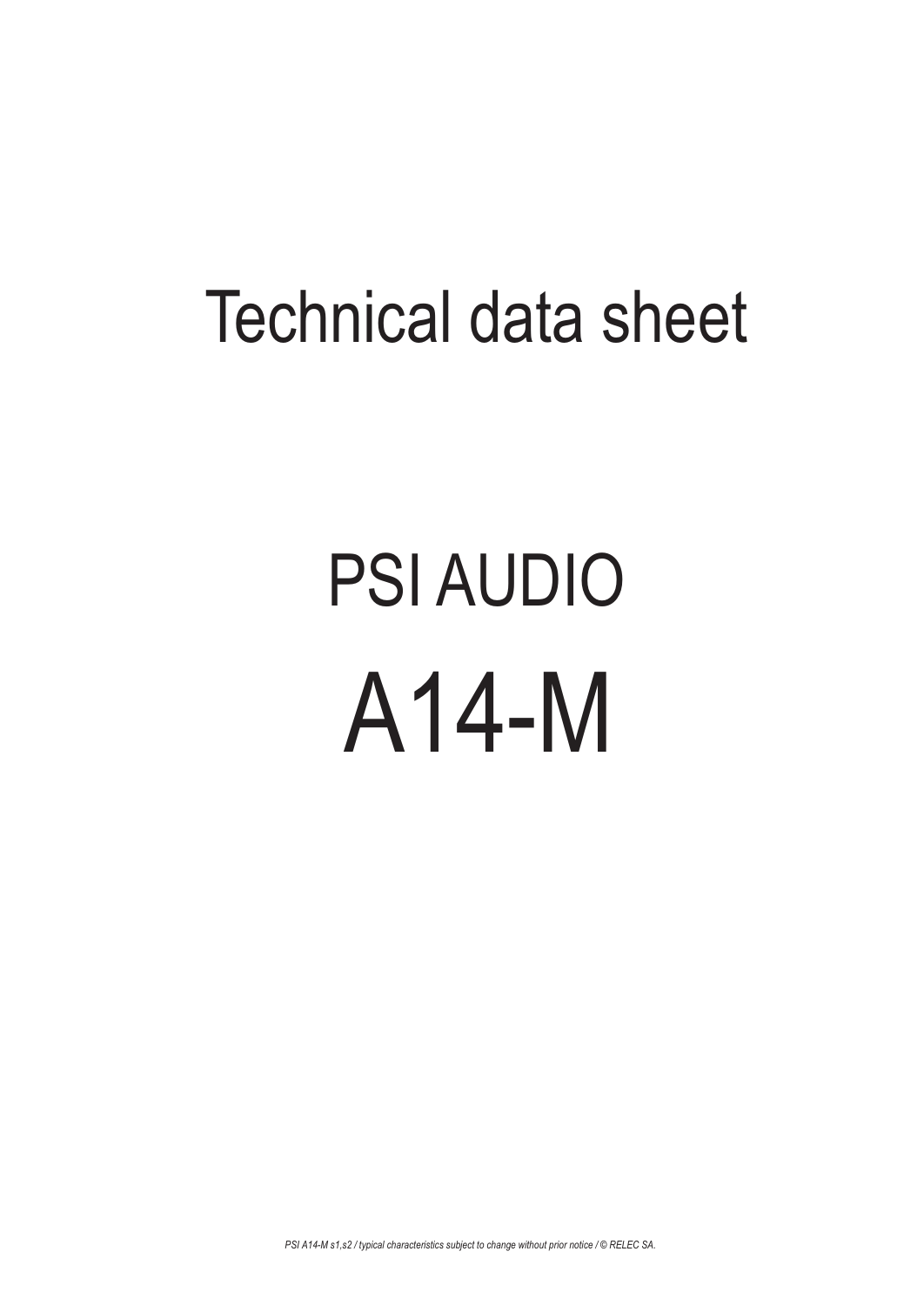## **info@psiaudio.com**



## **www.psiaudio.com**

All measurements in anechoic room acoustical axis at 1 meter



*PSI A14-M s1,s2 / typical characteristics subject to change without prior notice / © RELEC SA.*